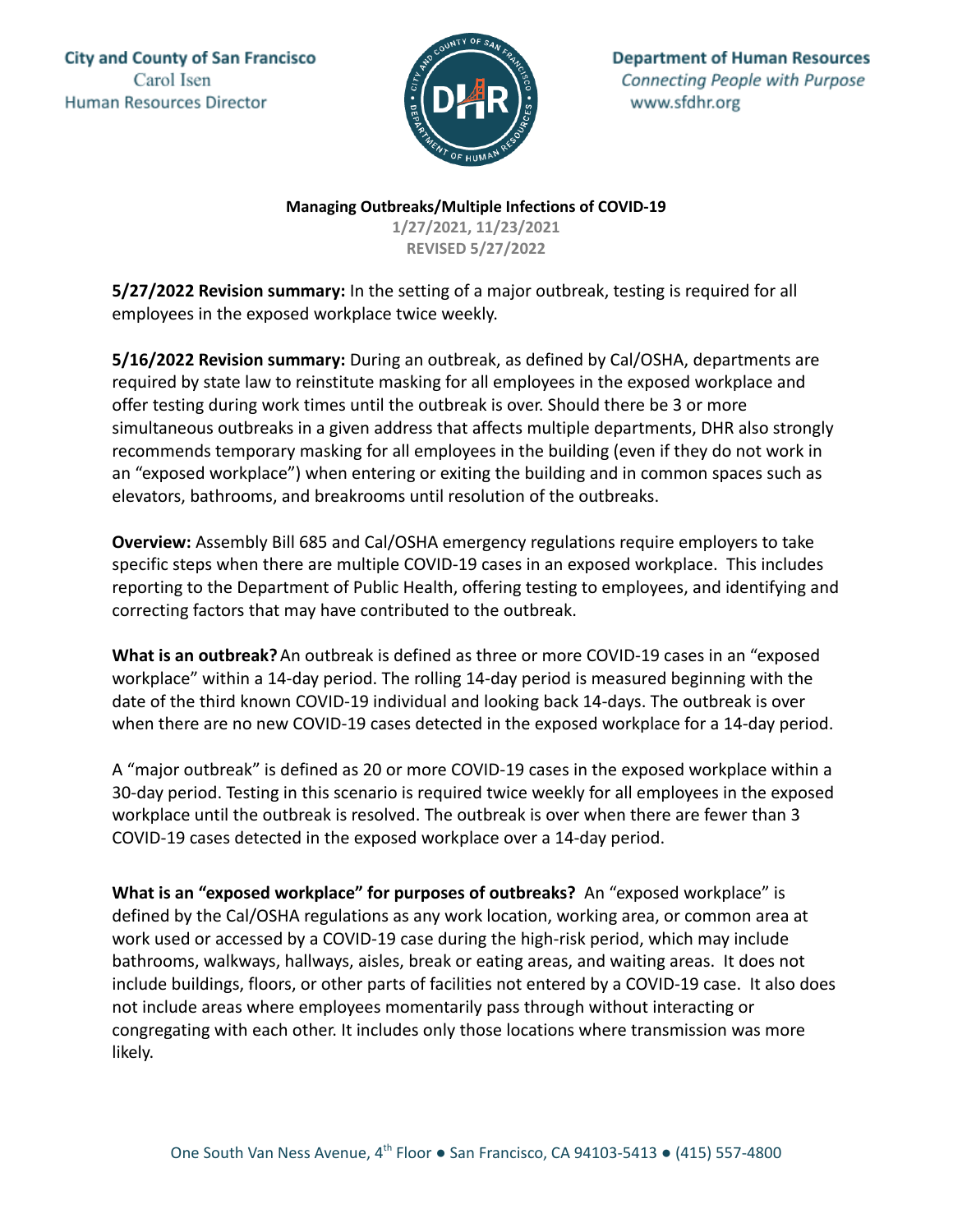**What is a "High-Risk Exposure Period"?** Two days before the COVID case presented symptoms until 10 days after symptoms first appeared, or, if asymptomatic, two days before positive test was collected and 10 days after.

## **Procedures for Reporting and Responding to an Outbreak:**

- 1. All employees in an exposed workgroup are required to re-mask for the duration of the outbreak. Masking requirements are: well-fitted mask, when in the company of others, or if working outside when closer than 6 feet to others. Employees may request access to N95 face covering from in their department. Masking continues until there are no new cases for 14 consecutive days, and the area is no longer considered in outbreak status.
- 2. Support distancing as are able and good hygiene, such as hand washing.
- 3. Offer employees who were present in the exposed workplace during the infectious period the opportunity to seek a COVID-19 test immediately, and again one week later. Employees must be allowed to test during working hours. Tests can be sought at CityTestSF. Home rapid antigen testing is also allowable. Departments may obtain home rapid antigen test kits via their usual procurement methods, and distribute to affected groups.
- **4.** A. Continue to offer testing to employees who were present in the exposed workplace during the infectious period on a weekly basis until 14 days have passed with no new COVID-19 cases.

B. If it is a major outbreak, twice weekly testing is required for all employees in the exposed workplace until 14 days have passed with no new COVID-19 cases.

- 5. Notify the SF Department of Public Health (SFDPH) and DHR within one business day or 48 hours, whichever is later, after learning of the outbreak by emailing: [cases.workplaces@sfdph.org](mailto:cases.workplaces@sfdph.org) and fiona.wilson@sfgov.org. SFDPH and DHR need the following information on the COVID case(s) and where they were working to meet state labor code:
	- a. Employee Name
	- b. Date of symptom onset
	- c. Date of COVID-19 test
	- d. Contact information
	- e. Workplace location and address
	- f. Whether hospitalized or died (if known)
	- g. North American Industry Classification Code (NAIC) of the workplace (go to <https://www.naics.com/search/> to find the code)